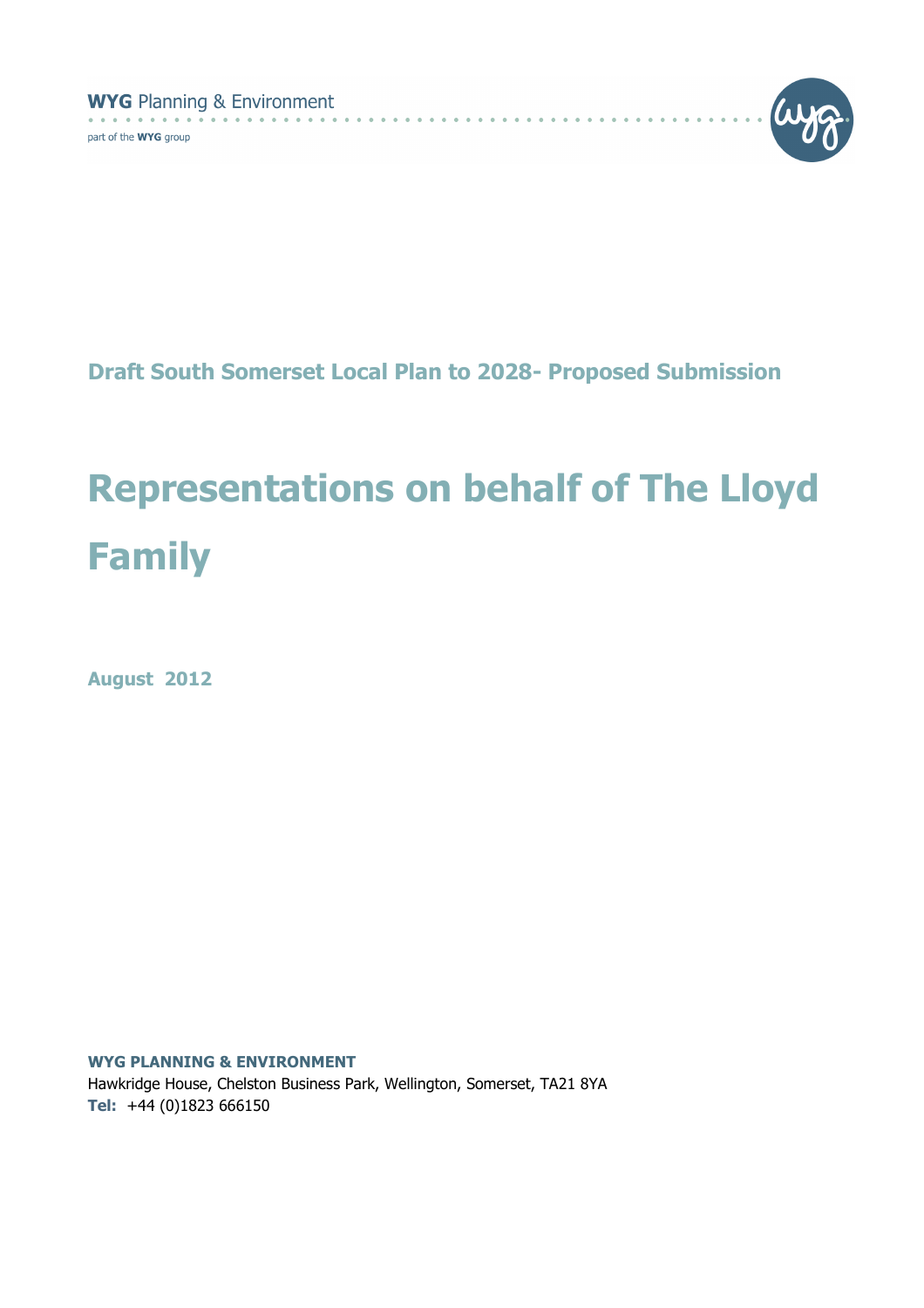

## 1.0 Introduction

#### 1.1 Introductory Remarks

- 1.1.1 These representations are submitted on behalf of The Lloyd Family who control three parcels of land in Langport and welcome the opportunity to comment upon the future plans and proposals as they affect the District and in particular the settlement of Langport.
- 1.1.4 In preparing our comments we have been mindful of the requirement for Local Plans to be sound (i.e. positively prepared, justified, effective and consistent with national policy).
- 1.1.5 We have also had regard to the suite of evidence base documents which underpin the consultation document.

### 1.2 National Planning Policy Framework (NPPF)

- 1.2.1 The National Planning Policy Framework was published in March 2012. Its policies must be taken into account in the preparation of local plans.
- 1.2.2 At the heart of the Framework is a **presumption in favour of sustainable development**, which should be seen as a golden thread running through both plan-making and decision-taking. For plan-making this means that:
	- local planning authorities should positively seek opportunities to meet the development needs of their area;
	- Local Plans should meet objectively assessed needs, with sufficient flexibility to adapt to rapid change.
- 1.2.3 Local Plans should proactively drive and support sustainable economic development to deliver the homes, business and industrial units, infrastructure and thriving local places that the country needs. Every effort should be made objectively to identify and then meet the housing, business and other development needs of an area, and respond positively to wider opportunities for growth. Plans should take account of market signals, such as land prices and housing affordability, and set out a clear strategy for allocating sufficient land which is suitable for development in their area, taking account of the needs of the residential and business communities.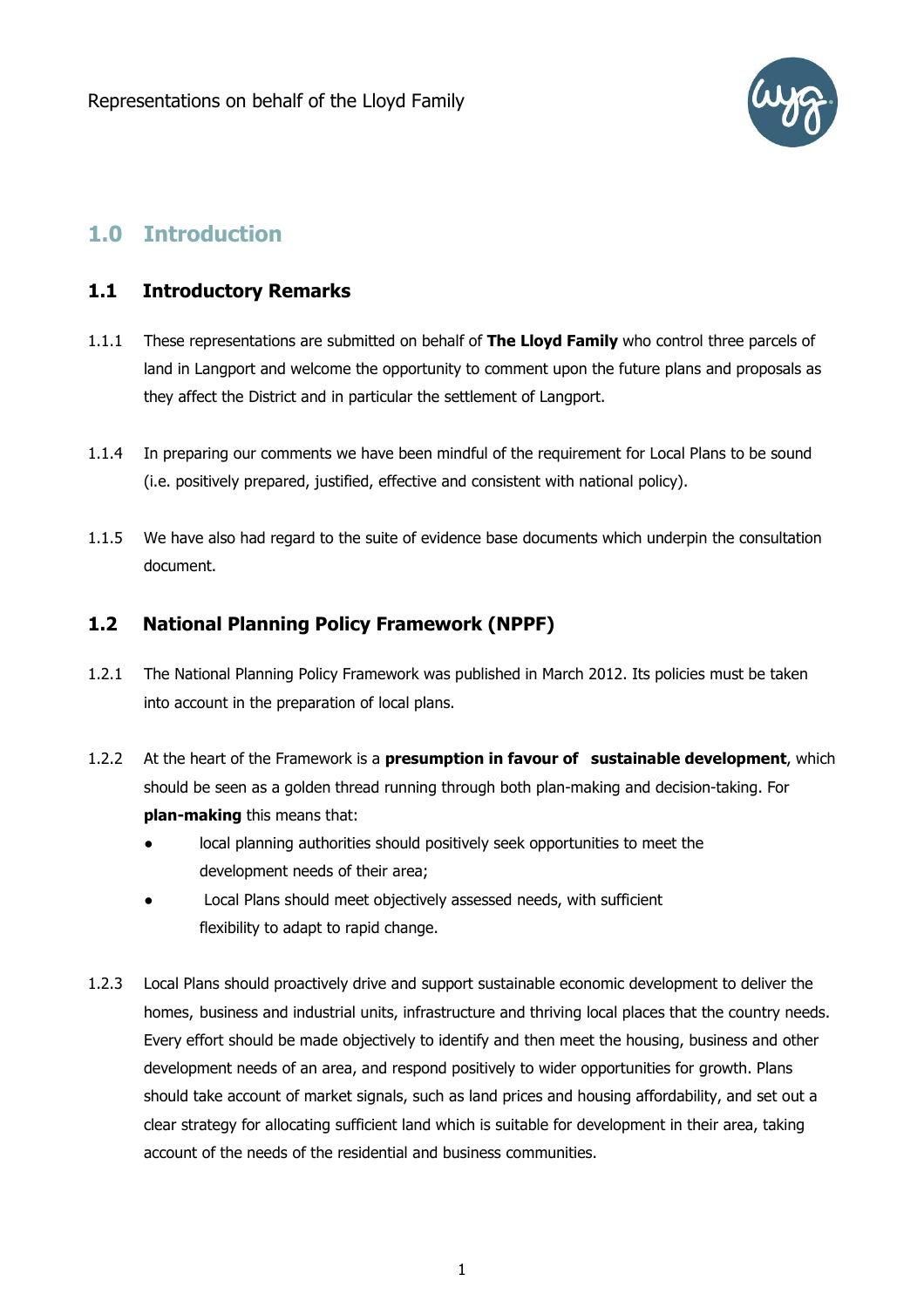

- 1.2.4 The Framework advises that a local planning authority should submit a plan for examination which it considers is "sound" – namely that it is:
	- **Positively prepared** the plan should be prepared based on a strategy which seeks to meet objectively assessed development and infrastructure requirements, including unmet requirements from neighbouring authorities where it is reasonable to do so and consistent with achieving sustainable development;
	- **Justified** the plan should be the most appropriate strategy, when considered against the reasonable alternatives, based on proportionate evidence;
	- **Effective** the plan should be deliverable over its period and based on effective joint working on cross-boundary strategic priorities; and
	- **Consistent with national policy** the plan should enable the delivery of sustainable development in accordance with the policies in the Framework.
- 1.2.5 The Framework advises that local plans should include strategic policies to deliver the homes and jobs needed in the area; the provision of retail, leisure and other commercial development. They should also indicate broad locations for strategic development on a key diagram and land-use designations on a proposals map; allocate sites to promote development and flexible use of land, bringing forward new land where necessary, and provide detail on form, scale, access and quantum of development where appropriate.
- 1.2.6 "*To boost significantly the supply of housing*", the Framework advises that local planning authorities should use their evidence base to ensure that their Local Plan meets the full, objectively assessed needs for market and affordable housing in the housing market area, as far as is consistent with the policies set out in this Framework, including identifying key sites which are critical to the delivery of the housing strategy over the plan period.